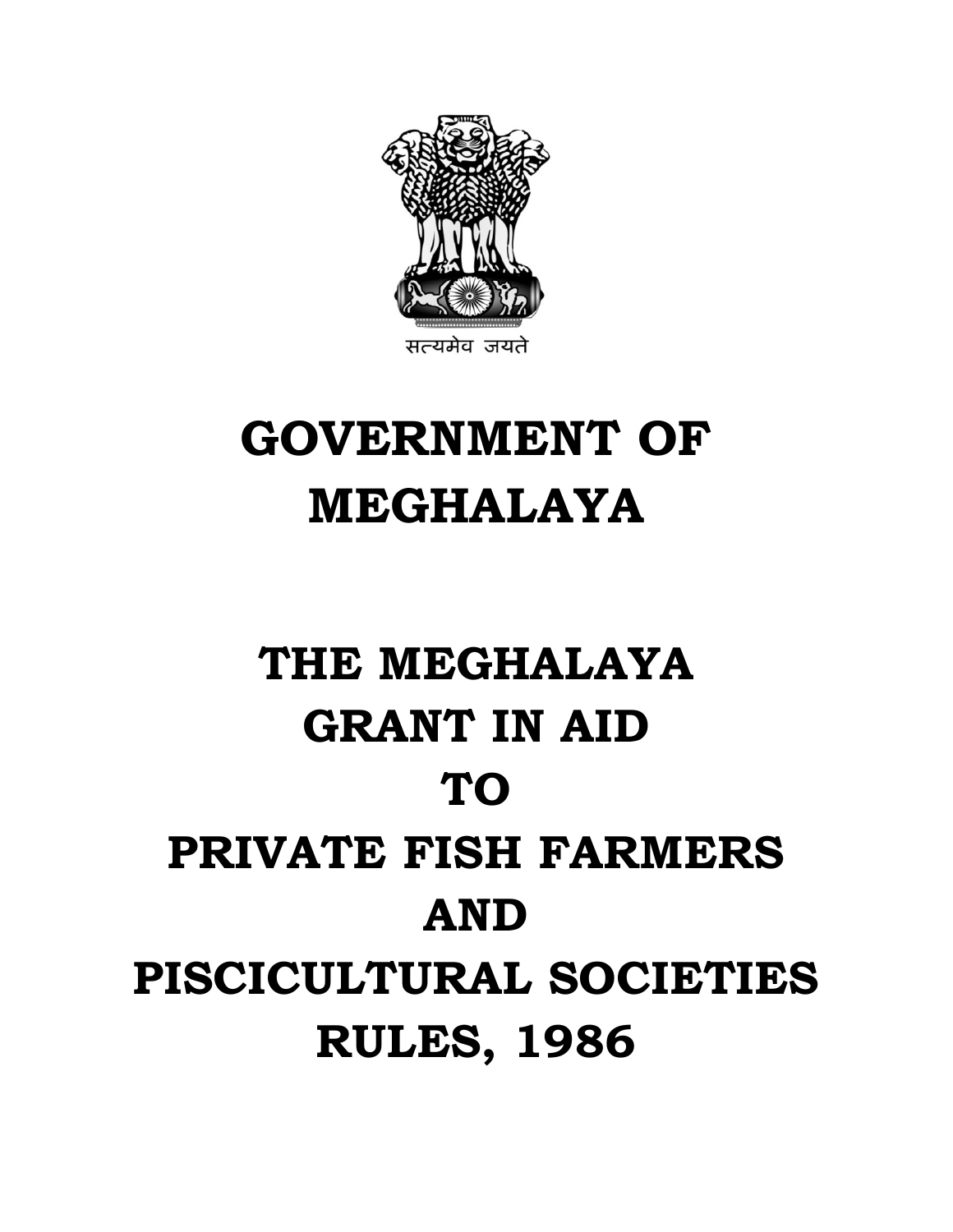### **THE MEGHALAYA GRANT IN AID TO PRIVATE FISH FARMERS AND PISCICULTURAL SOCIETIES RULES, 1986**

**Notification No. PISC( E)/125/86/1, dated the 15th January 1987** .- The Governor of Meghalaya is pleased to notify the following non-statutory Rules for the Grant - in – aid to Private Fish Farmers and Piscicultural Societies, for general information.

**1. Short title, extent and commencement.** (1) This Rule may be called the Meghalaya Grant-in-aid to Private Fish Farmers Piscicultural Societies Rules 1986.

(2) They shall extend to the whole of Meghalaya.

(3) They shall come into with effect from the date of publication in the Official Gazette.

**2.** Financial assistance shall may be granted for "New Construction" or improvement of ponds/tanks.

(a) "New Construction" means bringing New or additional area under water with a view to rear fish by excavation, construction of bund, retaining wall or canal/in-let provision, etc.

(b) "Improvement" means cleaning, deweeding, renovating or repairing of existing pond/tank without adding water area.

**3.** No financial assistance will be granted without a local enquiry being made by the Superintendent of Fisheries or an Officer subordinate to him. Such enquiry should indicate reports regarding feasibility and suitability of the water area to be utilized for Pisciculture.

**4.** (1) Financial assistance will be granted in cash as follows:-

- a) For construction of new pond/tank, financial assistance shall be granted at the rate of  $\bar{\mathfrak{c}}$ .5, 000 (five thousand) per 0.4 hectare (one acre) of water area subject to the maximum amount of  $\bar{\tau}$ .10, 000 (ten thousand) depending on the water area. New ponds/tanks must have a minimum water area of not less than 500 Sq. meter in case of individual Pisciculturists. In case of Co-operatives and Community Fisheries the maximum amount of subsidy shall not exceed Rs. 30,000 depending on the water area or 50 percent of the total estimates cost of the project whichever is less.
- b) For improvement of tanks/ponds, etc., financial assistance shall be granted to individual pisciculturists at the rate of  $\bar{z}$ .1, 500 (one thousand five hundred) per 0.4 hectare (one acre) of water area subject to the maximum amount of  $\bar{\tau}$ . 2000 (two thousand). In case of Co-operatives and Community Fisheries the maximum amount of subsidy should not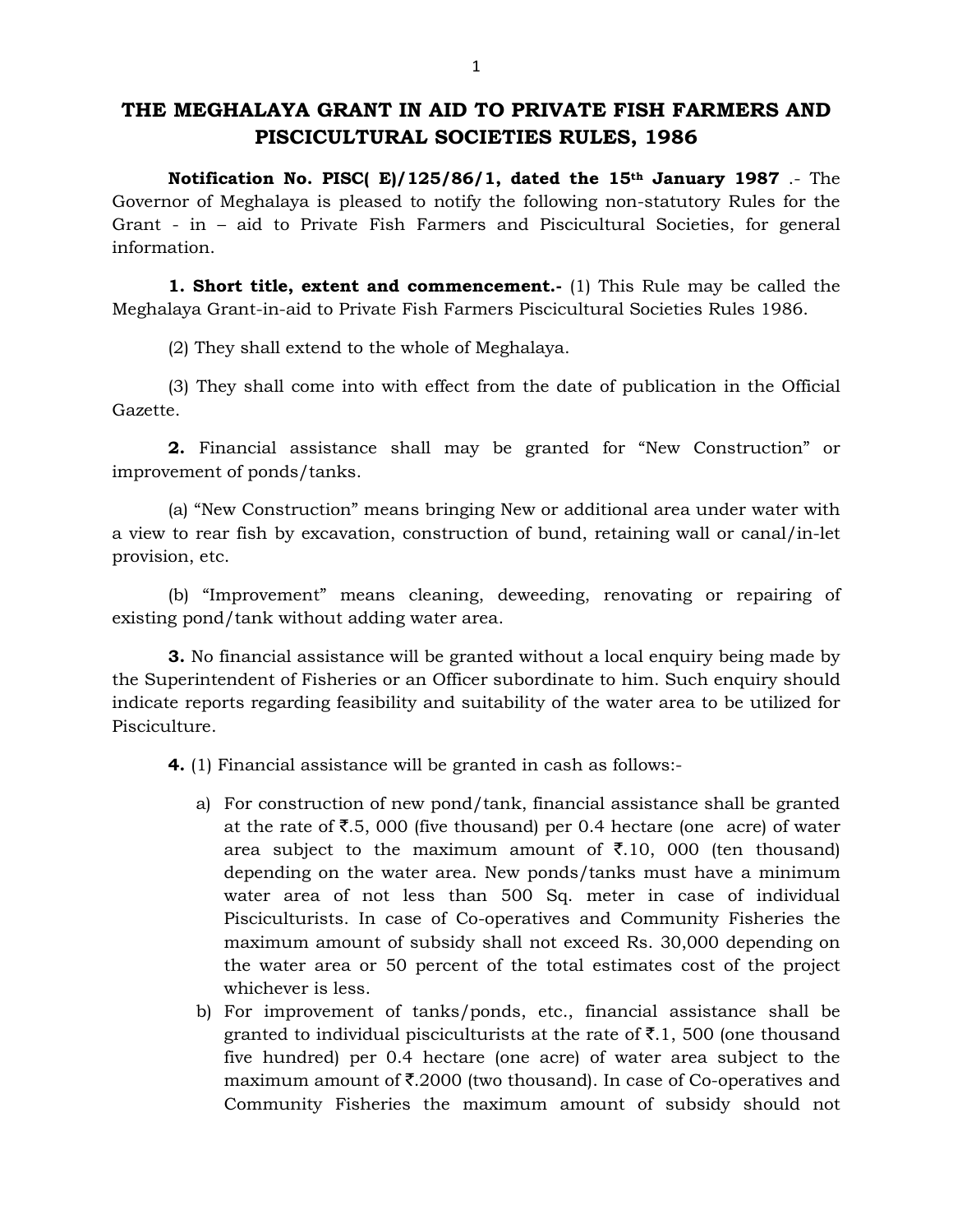exceed  $\bar{\xi}$ .3, 000 (three thousand) or 50 percent of the total whichever is less.

(2) (a) For monoculture of Common Carp species, fish seeds for fry size (25 mm. to 39 mm.) at the stocking rate of 5,000 numbers per Hectare and of fingerlings size (40 mm to 100 mm) at the stocking rate of 2,500 numbers per Hectare shall be supplied by the Department at the rate as fixed by the Department from time to time. The party shall have to bear the cost of containers plastic bags. Oxygen, packing charge, transport, etc., (b) For composite culture with fish seeds of fingerlings size of Major Carps (i,e., Cafla, Rohu, and Mrigal) and of exotics carps (i,e., Silver Carp, Grass Carp and Common Carp) at the stocking rate of 8,500) Nos. of fingerlings per Hectare water area in the following preferred combinations:- Cafla 750 Nos. Rohu 750 Nos. Common Carp 1,500 Nos. will be supplied by the Department at the rate as fixed by the Department at the rate as fixed by the Department from time to time. The party shall have to bear the cost of the containers plastic bags, Oxygen packing charge, transport, etc.

**5. Application for financial assistance**.- Application for financial assistance shall be accompanied with a plan and estimate . The Department of Fishery shall issue prescribed application forms to the Block Development Officer for distribution to the interested pisciculturists under his jurisdiction. On receipt of application the technical staff of the department either posted in the Block or in the District Headquarters shall conduct preliminary enquiry of the project and submit their technical report on prescribed form to the District Fishery Officer. The Application submitted should be in the prescribed form duly affixed with the seal of the District Fishery Officer. Prescribed application form is at Schedule I.

**6.** The District Fishery Officer will scrutinize the technical report and submit recommendation of the project to order of merit and feasibility of the project to the Director of Fisheries for financial sanction of the project after containing the approval of the District Advisory Committee, whose selection is final subject for Department's approval.

**7.** The amount of the financial assistance will be disbursed to the beneficiaries by the District Fishery Officer. The District Fishery Officer will submit utilization certificate to the Director of fisheries.

**8.** The financial assistance shall be utilized for the purpose for which it was granted as per plan and estimate and the Director of Fisheries will ensure that the project is periodically inspected and follow up programmes taken up.

**9.** Each grantee shall:-

- *(a)* Give an undertaking before receipt of the grant to utilize the same for the purpose for which it was given, in the *proforma,* at Schedule II.
- *(b)* Allow the officers of the Department to inspect the progress of work.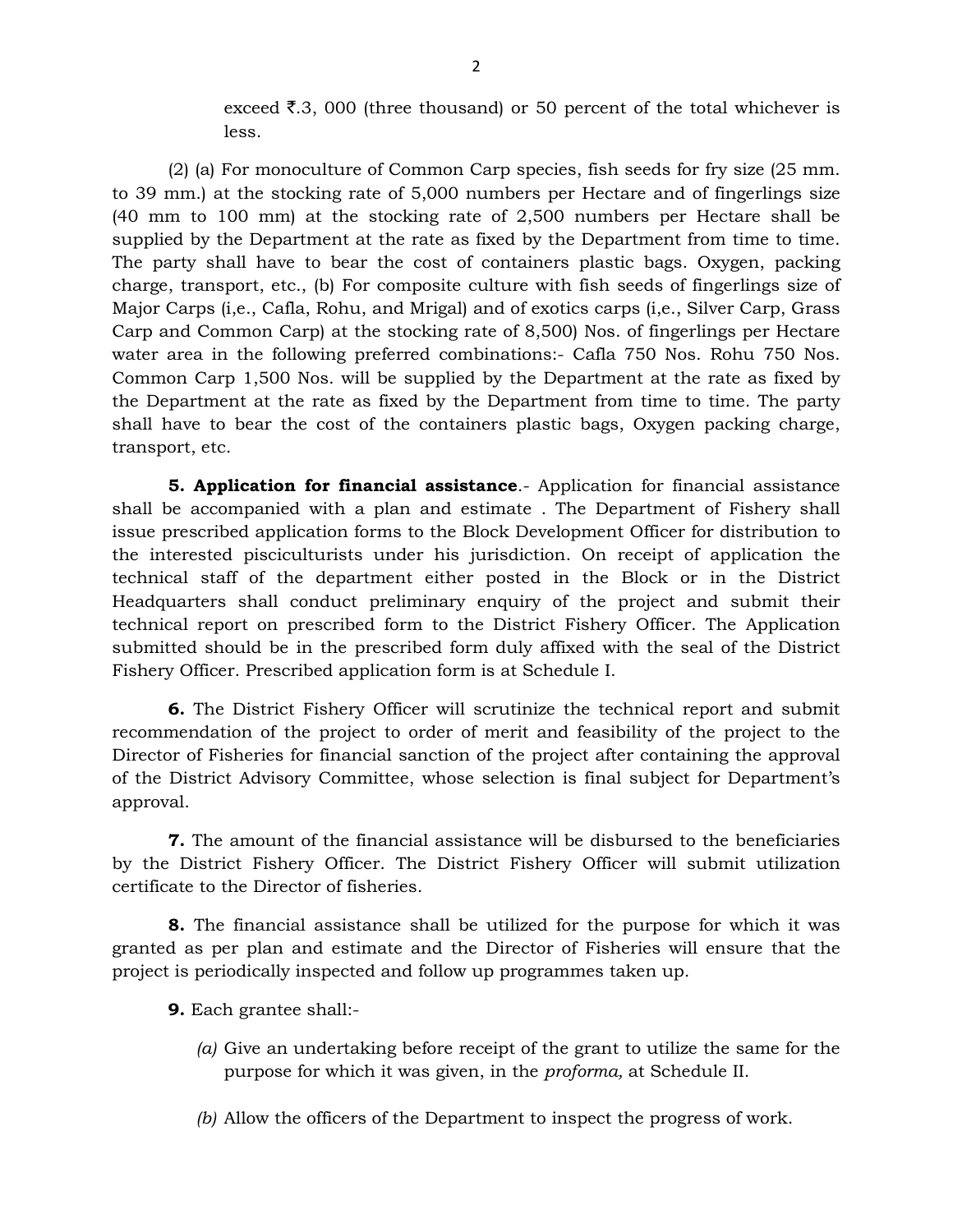**10.** If at any time, the Department finds that the financial assistance given has been issued, the Department may direct that the whole or part of the financial assistance with 5 percent (five percent) interest payable therein shall be recovered immediately from the defaulting party or parties.

**11.** (a) There shall be constituted a Committee in each district to be known as District Advisory Committee with the Deputy Commissioner as the Chairman, the District Fishery Officer member Secretary and such official non-official the members as may be determined by the Government the time of constitution.

(b) The aforesaid Committee shall scrutinize applications for grant-in-aid and enquiry reports thereof and recommend the beneficiaries and also specify the amount of grant-in-aid recommended in each case as per scale laid down in these rules.

#### **SCHEDULE –I**

#### **APPLICATION FORM FOR GRANT-IN-AID TO FISH FARMERS**

- 1. Name of the Applicant (in block letters).
- 2. Father's name (Registration not case of society)
- 3. Address in Full.
- *(a)* Village.
- *(b)* Post Office.
- *(c)* Police Station.
- *(d)* Development Block.
- *(e)* District.
- *4. (a)* Is the applicant owner of the tanks/ ponds, proposed for improvement? *(b)* If not, how will he/ she have a right over the tanks/ponds?
- 5. Purpose for which grant-in-aid is required (enclosed estimates).
- 6. Details of the existing tanks or ponds.
- *(a)* Location of the projects.
- *(b)* Name of the Development Block.
- *(c)* Nature of the Area.
- *(d)* Size (in Acre).
- *(e)* Source of Water.
- *(f)* Number of seed stocked.
- 7. Estimated cost of the project.
- 8. Amount of grant-in-aid required.
- 9. Whether any subsidy or grant-in-aid received previously. If so, amount and years of receipt is to be stated.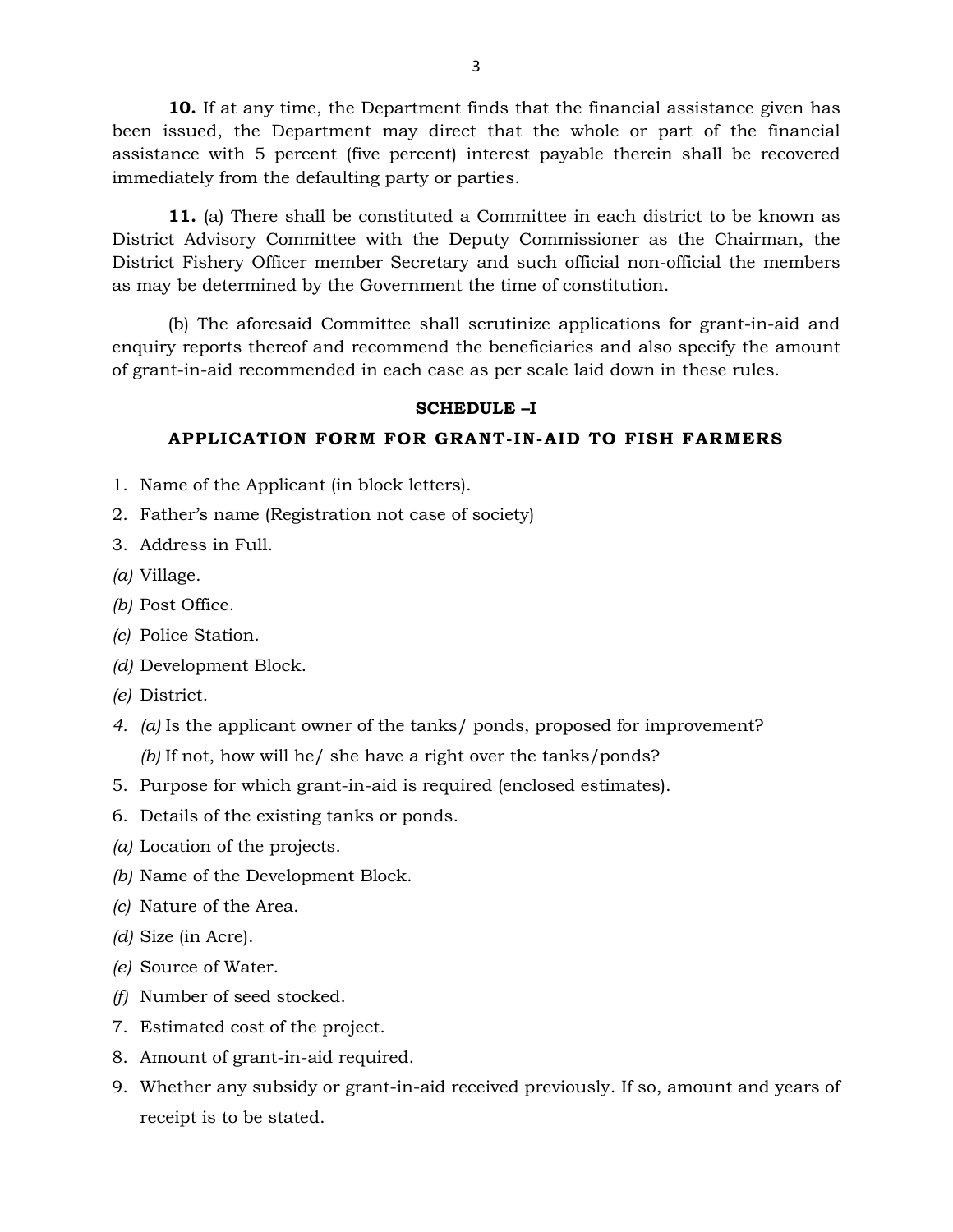10.Any work already done.

11.Amount already incurred.

12.Remarks.

I/whereby declared and affirm that the statements made above are true to the best of my/our knowledge and we/I agree to abide by the rules under which the grantin-aid is granted. The grant-in-aid will only be utilized as per plan and estimate approved by the Director of Fisheries or Officers authorized by him.

Dated……..

Signature of the Applicant.

#### **SCHEDULE – II**

#### **[FORMS OF AGREEMENT TO BE EXECUTED AT THE TIME OF DISBURSEMENT OF THE GRANT-IN-AID TO PRIVATE FISH** FARMERS/PISCICULTURAL SOCIETIES]

 This agreement made this………………day of …………..20…… between the GRANTEE which expression shall include his legal representative of the one part and the DIRECTOR OF FISHERIES, MEGHALAYA of the other part.

 WHEREAS the grantee has applied for grant-in-aid with a view to construct/improve his fishery pond to the Director of Fisheries under the provisions of the Meghalaya Grant-in-aid to Private Fish Farmers and Piscicultural Societies Rules, 1986 which expression shall include any amendment thereof for the time being in force.

#### AND

 The Director of Fisheries, Government of Meghalaya has agreed to grant a sum of Rs…………. (Rupees…………) to the grantee under the terms and conditions hereinafter contained NOW IT IS HEREBY AGREED between the parties as follows:-

- 1. That the grantee shall fully utilize the aforesaid amount for the purpose for which it was granted as per plan and estimate submitted by the grantee and shall produce accounts/ vouchers thereof.
- 2. That the grantee shall allow the Officers of the Fisheries Department to enter and inspect the progress of work and shall follow technical guidance of the Department.